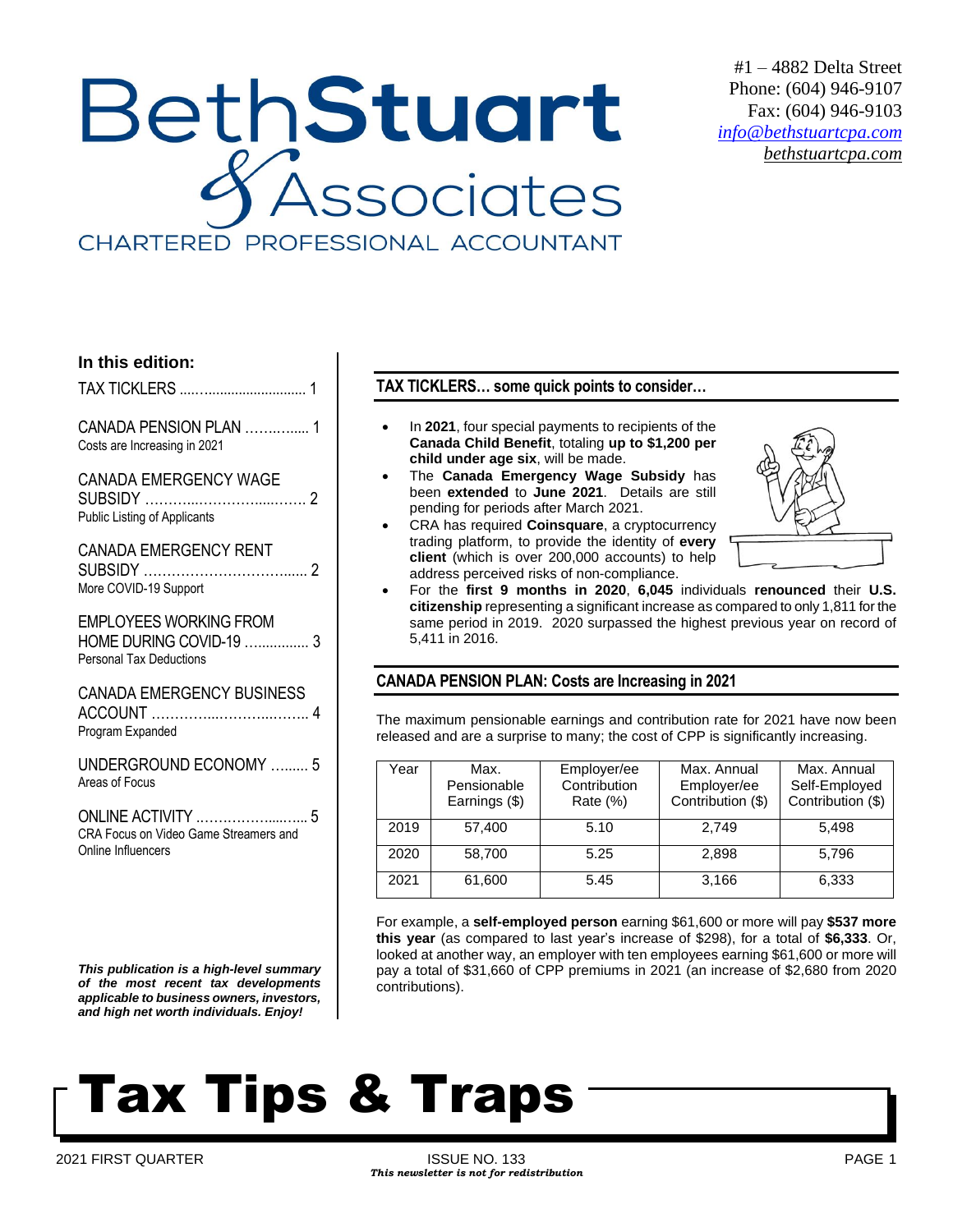#### **So, why the increase?**



The maximum pensionable earnings are based on the **average weekly wages** and salaries in Canada for the 12-month period as of June 30. Due to the **disproportionately large job losses** of **lower income earners** resulting from the pandemic in the first half of 2020, the average weekly **wage** for this period is much **higher** than would be **typical**. While the increase from 2019 to 2020 was only \$1,300, it increased by \$2,900 in 2021 to \$61,600.

In addition, the CPP contribution rate has also increased to 5.45%, up from 5.25% in 2020, and 5.10% in 2019. While these increases were planned as part of a seven-year gradual enhancement to the plan which commenced in 2019, they nonetheless represent an increase to the cost of CPP.

### *ACTION ITEM: Budget for higher CPP costs in 2021.*

## **CANADA EMERGENCY WAGE SUBSIDY: Public Listing of Applicants**

On **December 21, 2020,** CRA launched the **Canada Emergency Wage Subsidy** (CEWS) **Employer Search**, which allows users to **search a listing** of 340,000 CEWS applicants. The results, which are updated daily, **display the legal name, operating/trade name, or business number** of corporations



(other types of entities are not listed) that have been **approved** for the CEWS. It does not include the amount received or the periods for which CEWS was received. The search database can be found at [https://apps.cra-arc.gc.ca/ebci/hacc/cews/srch.](https://apps.cra-arc.gc.ca/ebci/hacc/cews/srch)

*ACTION ITEM: Before applying for the CEWS, ensure that you fully consider the implications of being included on this publicly searchable database.*

## **CANADA EMERGENCY RENT SUBSIDY: More COVID-19 Support**

The **Canada Emergency Rent Subsidy (CERS)** provides a federal subsidization of expenses associated with both commercial **rental payments** and **property ownership**. The program commenced on **September 27, 2020** and is scheduled to **continue until June 2021.**

The CERS program **parallels** the **Canada Emergency Wage Subsidy** (CEWS) program in that it is largely based on the same **revenue decline calculations** and related elections.

Also, the periods covered by each CERS application are fourweeks in length, and have the same beginning and ending dates as CEWS.

The CERS program has two components: the **base CERS** and the **lockdown support** (LS).

#### **Base CERS**

Broadly, the base CERS subsidizes eligible expenses **based on** the applicant's **revenue decline** as compared to prepandemic earnings. The base CERS provides a **subsidy** of **up to 65%** of applicable **expenses**, until March 13, 2021. Details on support beyond this date have not yet been provided.

#### **Lockdown support (LS)**

The LS provides an **additional 25%** subsidy for qualifying entities that are subject to a **lockdown** and must shut their doors or **significantly restrict their activitie**s under a **public health order** (lasting at least one week) in response to COVID-19. The LS does not vary based on the revenue decline; however, the organization must be eligible for some base CERS, effectively requiring at least



a small revenue decline. It must also be reasonable to conclude that the ceased activities, in the appropriate prepandemic prior reference period, were **responsible for** at least **approximately 25% of the revenues** of the entity at that location.

For **example**, the government notes that the LS would generally be **available** where a **restaurant,** that previously earned at least 25% of its revenues from indoor dining, **shifted** to **take-out operations** due to their indoor dining being ordered to close.

An entity would **not generally be eligible** where, for example, it:

- is required to reduce their business hours, such as restrictions requiring a bar to shut down by 10:00 pm;
- must modify operations due to physical distancing rules, such as restaurants that must limit patrons to six persons per table; and
- is suffering due to travel restrictions, such as a bed and breakfast that has a decrease in customers but can continue to operate.

If an entity had to **cease activities** for only **part of a qualifying period**, the **LS is pro-rated** for the number of days for which the relevant location was affected.

#### **Eligible expenses**

Eligible expenses must be paid under agreements in writing entered into before October 9, 2020 (and continuations of those agreements) and must relate to real property located in Canada.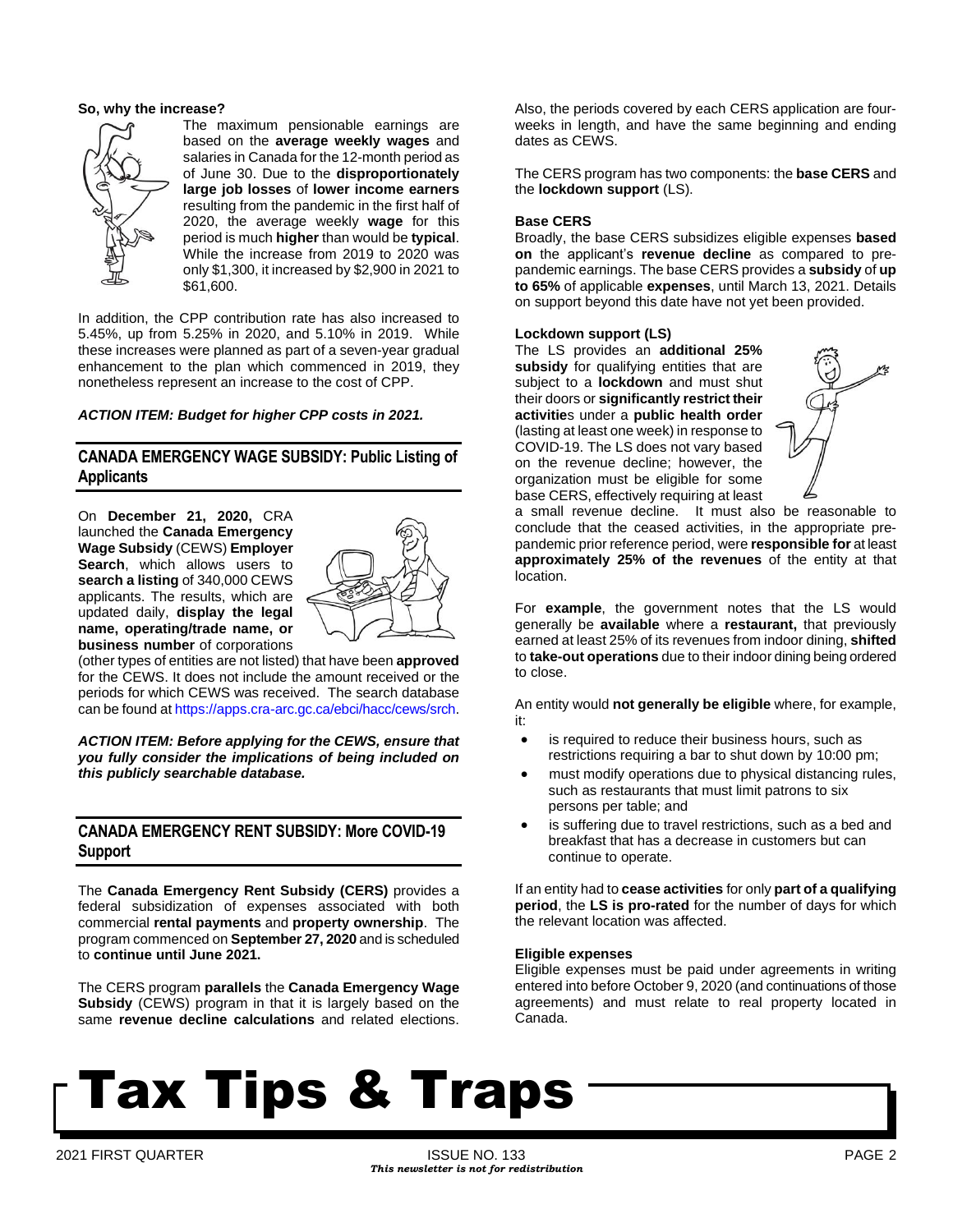#### *Commercial rent*

**Arm's-length commercial rent** (e.g. rent paid to an unrelated corporation or individual), including amounts **paid or payable** under a net lease, are eligible. Non-arm's-length commercial rent (e.g. rent paid to a controlling shareholder or parent) is not an eligible expense. Sales taxes, damages, and interest or penalties on unpaid amounts are not eligible either.

Tenants must **reduce eligible expenses** by any **rentreceived** or receivable from **arm's length** tenants (such as in sub-lease arrangements).

#### *Property ownership expenses*

Some **property owners** may claim CERS in respect of certain expenses related to their properties. The expenses include **mortgage interest** (subject to limitations), **property insurance**, and **property tax**. However, where a property is **primarily used to earn rental income**, directly or indirectly, **from** one or more **arm's-length entities**, **no expenses** related to that property are eligible.

Owners must **reduce eligible expenses** by any **rent received** or receivable from **arm's length** tenants.

#### *Limits*

For the **base CERS**, expenses for each qualifying four-week period are capped at **\$75,000 per location**. A **total overall limit of \$300,000** in eligible expense claims must be **shared between all affiliated entities**. For the **LS**, expenses for each qualifying period are capped at **\$75,000 per location**, but **no overall cap** applies.

While the definition of an affiliated person can be complex, the analysis generally starts by **identifying entities in which a married or common-law couple**, either together or individually, **have a controlling interest**. Persons can be affiliated with individuals, corporations, partnerships and trusts. For example, consider Mr. and Mrs. A who each own and control their own corporations, Aco and Bco respectively. Aco and Bco would be affiliated even though Mr. A does not have any control or ownership of his spouse's corporation, Bco.

#### **Application and Administration**

Prior to applying, all applicants must **have a business number** and will need to **create a CERS account** (ZA number) which can be done through CRA's online portals. Business owners and/or senior employees must **complete the RC665 Attestation** prior to a representative filing the application for the subsidy.

The **deadline** for application is **180 days after** the end of the **qualifying period**. The rules authorize CRA to **publish the name** of any CERS applicant. This is reiterated and included on the **RC665 Attestation form**.

Finally, it is important to note that **CERS is taxable** and is deemed to be received on the last day of the claim period, the same as for CEWS.

*ACTION ITEM: Prior to applying for CERS, it is important to determine monthly revenues, which revenue calculation elections are best, which parties you are affiliated with, and to whom the payments are being made.* 

## **EMPLOYEES WORKING FROM HOME DURING COVID-19: Personal Tax Deductions**

Due to the **COVID-19** pandemic, many employees **worked from home during** a portion of **2020**. On December 15, 2020, CRA released **guidance** on **two new options** available for employees claiming expenses related to working from home on their personal tax return.

While this will clearly impact an employee's personal tax filing, it should also be considered by employers. A key question employers need to answer is whether they should **provide an employer certification** in respect of these employees. If so, they should



consider what certification should be issued, and how they should be completed in an efficient, correct, and complete manner.

To help address these issues, we must understand the claims that employees can make.

#### **Temporary flat rate method – no employer certification required**

Employees can **claim \$2/day**, to a **maximum of \$400**, for days **worked from home** either full or part-time. This is available if:

- the employee worked from home more than 50% of the time for a period of at least four consecutive weeks in 2020 due to the COVID-19 pandemic;
- the employee is not claiming any other employment expenses; and
- the employer did not reimburse all of the employee's home office expenses.

#### **Detailed method – employer certification required**

As an alternative to the above, eligible employees may also use a **detailed method** to claim **reasonable amounts** paid for **expenses** incurred **related** to **working from home**.

This is a **more complex** option which requires that the employee retain **detailed support** (receipts and invoices) for the expenses, as well as obtain an **employer certification**. CRA allows for a **simpler certification** (T2200S Declaration of Conditions of Employment for Working at Home Due to COVID-19) if there are **no other employment expenses** being claimed, otherwise, the more extensive T2200 (Declaration of Conditions of Employment) must be obtained.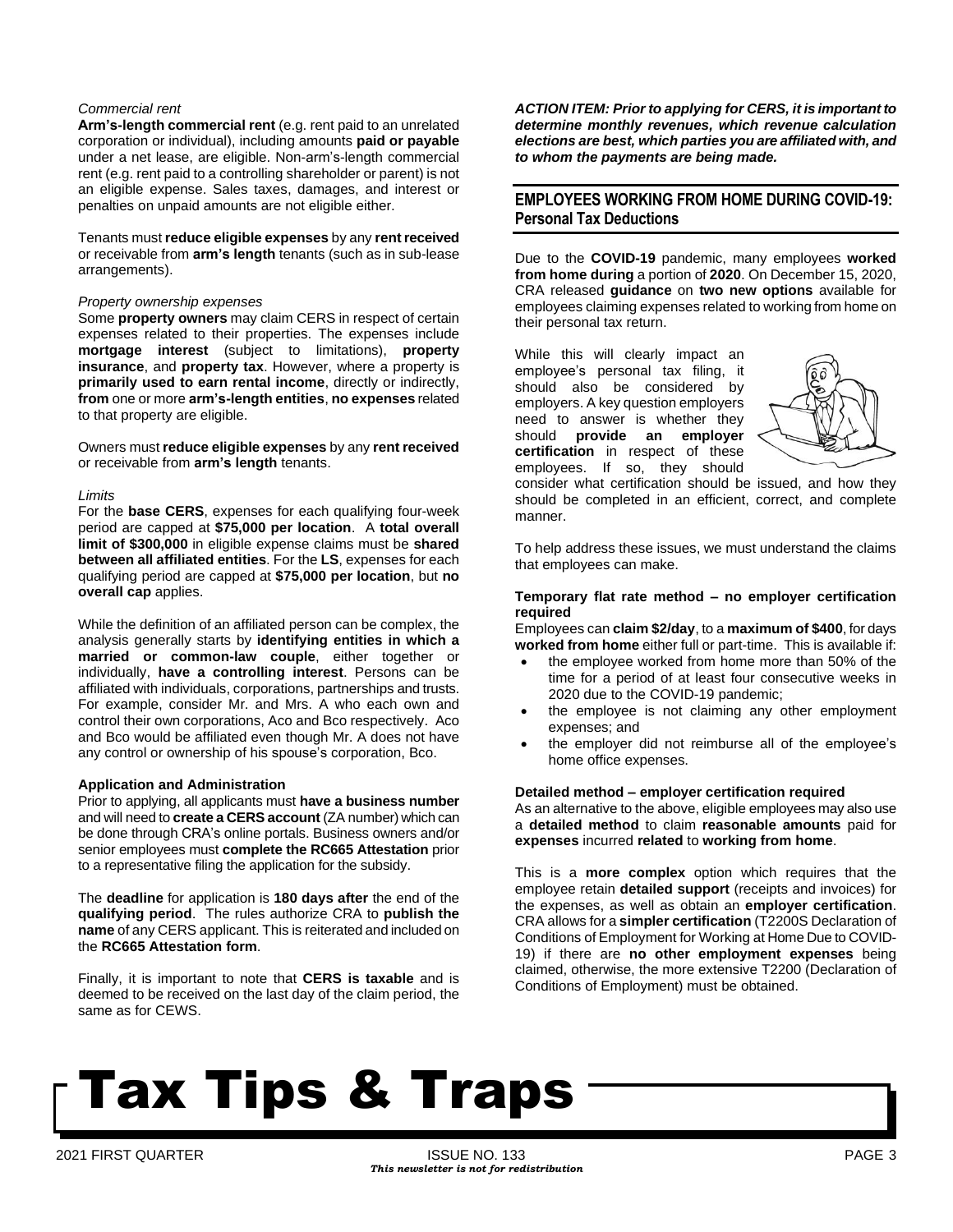For expenses related to working from home to be **deductible** under this method, **one** of the **following** has to be **met**:

- the **home** was where the **individual mainly** (more than 50% of the time) **did their work** for a period of at least **four consecutive weeks**; **or**
- the individual used the space **exclusively** to **earn income, and** used it on a **regular and ongoing** basis for **meeting clients, customers or other people** in respect of the employment.

If one of these tests are **met**, even for a **portion of the year**, a **reasonable claim** can be made. Such eligible expenses include amounts paid for **rent**, **utilities**, **internet access fees** and **office supplies**.

#### **Issues for employers**

While **no certification** is required for an employee to claim the **temporary flat rate** method, a **certification** (T2200S or T2200) **is required** for those using the detailed method.

#### *T2200*

The T2200 is the **existing** and **extensive form** required if an employee is claiming **expenses beyond** those simply related to **working from home**.

This document requires the employer to answer **multiple detailed questions**, many of which require **additional information**.

#### *T2200S*

The **T2200S** is a **much simpler** form as compared to the historical T2200. There are **three simple questions** the employer will need to answer on the form for each employee:

- Did this employee work from home due to COVID-19?
- Did you or will you reimburse this employee for any of their home office expenses? The amount of any reimbursement or allowance is not required to be included on the T2200S.
- Was the amount included on this employee's T4 slip?

The form also requires the employer to certify "that this employee worked from home in 2020 due to COVID-19, and was required to pay some or all their (sic) own home office expenses used directly in their work while carrying out their duties of employment during that period."

*ACTION ITEM: Consider whether you will provide employees with a T2200, T2200S, or no certification.*

## **CANADA EMERGENCY BUSINESS ACCOUNT: Program Expanded**



The Canada Emergency Business Account (CEBA) program is intended to **support businesses** incurring nondeferrable expenses by providing partially forgivable **interest-free loans**. Originally, applicants could receive a loan of up to \$40,000, with 25% of it being forgivable if the other 75% was repaid by December 31, 2022. On [December](https://www.canada.ca/en/department-finance/news/2020/12/government-expands-canada-emergency-business-account-loans.html) 4, 2020, CEBA loans for

eligible businesses **increased to \$60,000**.

Those who previously received a CEBA loan of up to \$40,000, may now apply for the **\$20,000 expansion**. New applicants can **apply for the full \$60,000** CEBA loan provided they meet the previous eligibility criteria under one of the two possible application streams: they must have had at least \$20,000 in payroll in 2019, or at least \$40,000 in eligible non-deferrable expenses in 2020. Applications must be submitted by March 31, 2021, and a new loan agreement and attestation must be signed.

Prior to applying for the additional amount, there are four major issues that must be considered:

- an assertion that the business has been negatively affected is required;
- the new loan agreement may change the required use of funds;
- there are changes to the way the debt forgiveness is calculated; and
- the forgivable portion of the loan is taxable when received.

#### **Negatively affected by COVID-19**

Business owners must **attest** that COVID-19 has **negatively impacted** the business and that it:

- is facing ongoing financial hardship (including, for example, a continued decline in revenue or cash reserves, or an increase in operating costs);
- intends to continue to operate; and
- has made all reasonable efforts to reduce its costs and to otherwise adapt.

#### **Use of the funds**

An **amended agreement** which certifies that **all expenditures** under the program are **"eligible non-deferrable expenses"** is required to be signed. Some earlier agreements may not have had such a restriction; this provision **could effectively change the original agreement**. Therefore, signing the amended agreement may put certain applicants **offside** if they had not spent the funds on those eligible non-deferrable expenditures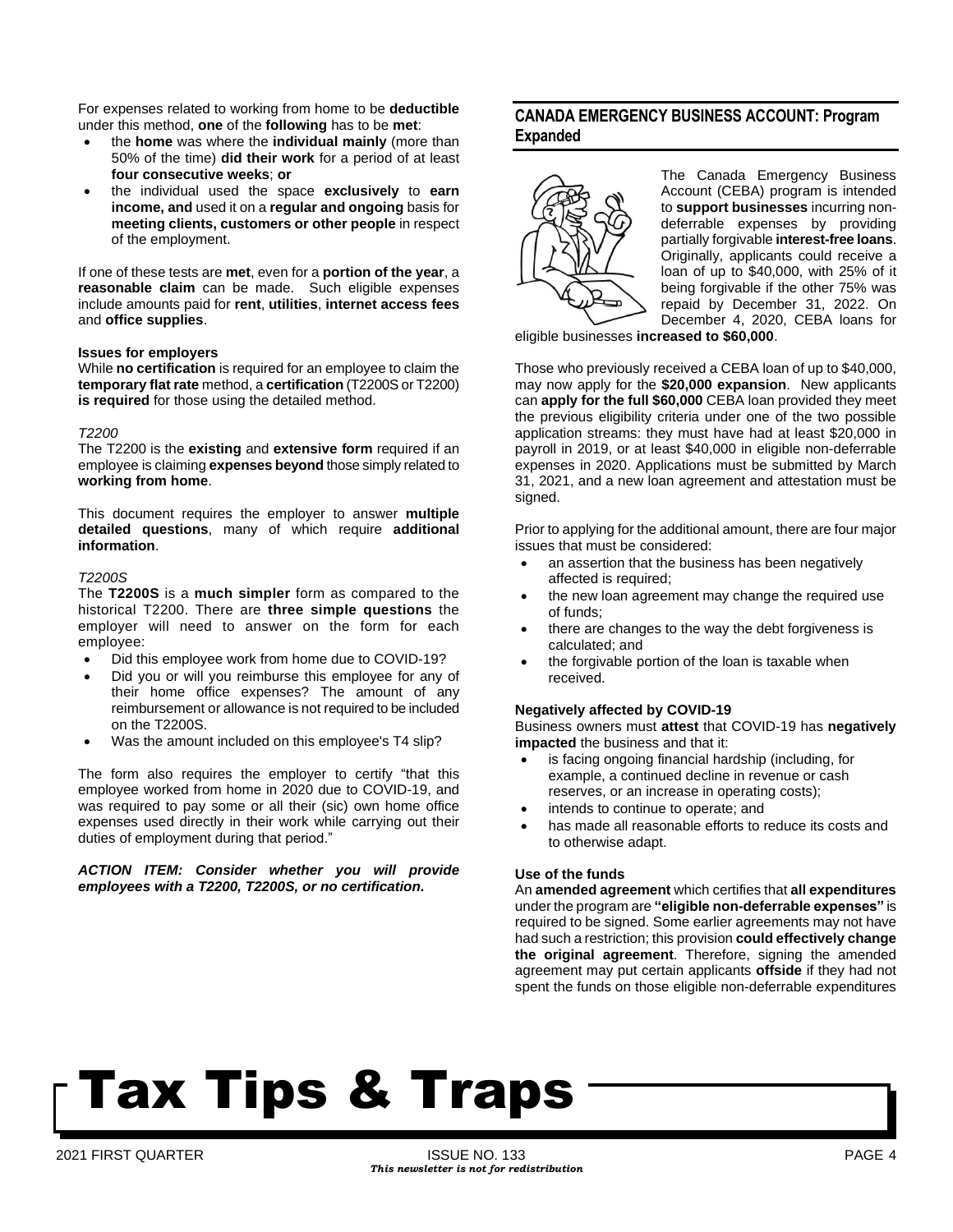initially. When the program was originally launched, only the payroll stream was available, and the term "eligible nondeferrable expenses" was not specifically used to define what amounts could be spent on.

#### **Debt forgiveness**

If the outstanding principal, other than the amount of potential debt forgiveness, is **repaid by December 31, 2022**, the remaining principal amount will be forgiven, provided that no default under the loan agreement has occurred. If the full nonforgivable portion is **not repaid** by December 31, 2022, **no** portion of the **debt will be forgiven**.

Both the original and additional **loans are combined**. If the total is **up to \$40,000**, 25% is forgiven if the applicant pays back the other 75% by December 31, 2022. If the total is above \$40,000, **repaying \$30,000**, **plus 50%** of the **portion exceeding \$40,000** by **December 31, 2022**, will result in **the remainder being forgiven**. If the applicant **already repaid** the original \$40,000 loan, claimed forgiveness and then borrowed the additional \$20,000, the remainder will be forgiven if they repaid **50% of the loan**.

#### **Timing of Taxation**

In two recent Technical Interpretations, CRA reiterated its position that the forgivable portion of the loan is taxable in the **year in which the borrowed amount is received**, regardless of whether all conditions have been met to allow forgiveness. This applies to both the original version of CEBA and the additional \$20,000.

In some cases, an **election** may be made to **defer the income** inclusion from the year of receipt, to the following year. This income will be offset by the related expenditure.

*ACTION ITEM: Before applying for the additional CEBA loan, ensure that you have, and will be able to, comply with the new loan agreement and attestation.*

## **UNDERGROUND ECONOMY: Areas of Focus**

CRA recently discussed one of their **top priorities**; **identifying** those involved in the **underground economy** and ensuring that they are satisfying their tax obligations.

They specifically noted that they are using **data analytics** to predict **industry sectors** where **tax evasion** or noncompliance is **more likely. Further, they will send unnamed person requests for information** (to sources such as chequecashing companies), and also request information from suppliers (e.g. construction and liquor suppliers), to determine if income has been appropriately reported.

They are also trying to **reduce** the **social acceptability** of participating in the **underground economy**, focusing on the **demand** side to **reduce consumer willingness** to accept services such as **cash-only home renovations**. From an enforcement perspective, there are now **35 underground economy specialist teams** across Canada who have **advanced training** to identify **unreported income**.

#### **Which sectors have the highest rates of underground economy activities?**

An October 23, 2020 **Statistics Canada** release (**[Residential](https://www150.statcan.gc.ca/n1/daily-quotidien/201023/dq201023a-eng.htm) [construction](https://www150.statcan.gc.ca/n1/daily-quotidien/201023/dq201023a-eng.htm)** remained the **top contributor** to underground [activity](https://www150.statcan.gc.ca/n1/daily-quotidien/201023/dq201023a-eng.htm) in 2018) reported the following related to the underground economy in **2017 to 2018**:

• **Four industries** accounted for **over half** of the underground economy:**residential construction** (26.2%); **retail** trade (12.3%); **finance, insurance, real estate, rental and leasing and holding companies** (10.3%); and **accommodation and food services** (9.1%). CRA's stated that they will focus on these sectors.



- Undeclared **wages and tips** were the **largest** share of **unreported income** (42.4%). Business owners, both **unincorporated** (28.6%) and **incorporated** (26.1%), accounted for most of the remainder.
- Household **final consumption** expenditures account for 66% of the underground economy. Significant subcategories include **alcohol, tobacco and cannabis** (29.2%); **food, beverages and accommodation** services (20.6%); and **housing, water, electricity, gas** and other fuels (17.2%).
- **Underground economy** activity as a percentage of GDP is **highest** in **British Columbia** (3.7%) and **lowest** in **Nunavut** (0.5%).

*ACTION ITEM: If you operate in one of the sectors identified as being at higher risk of underground economy activity, do not be surprised if your operations attract more CRA attention.* 

## **ONLINE ACTIVITY: CRA Focus on Video Game Streamers and Online Influencers**



It has recently been reported that **CRA** is **reviewing social media accounts** to see whether **video game streamers'** and **online influencers'** income is **consistent** with paid **endorsements** and **other signs of income** online. Video game streamers earn money by playing video games online. Influencers are those who have

built a reputation online for their expertise in a certain area. CRA has stated they have conducted some initial research and